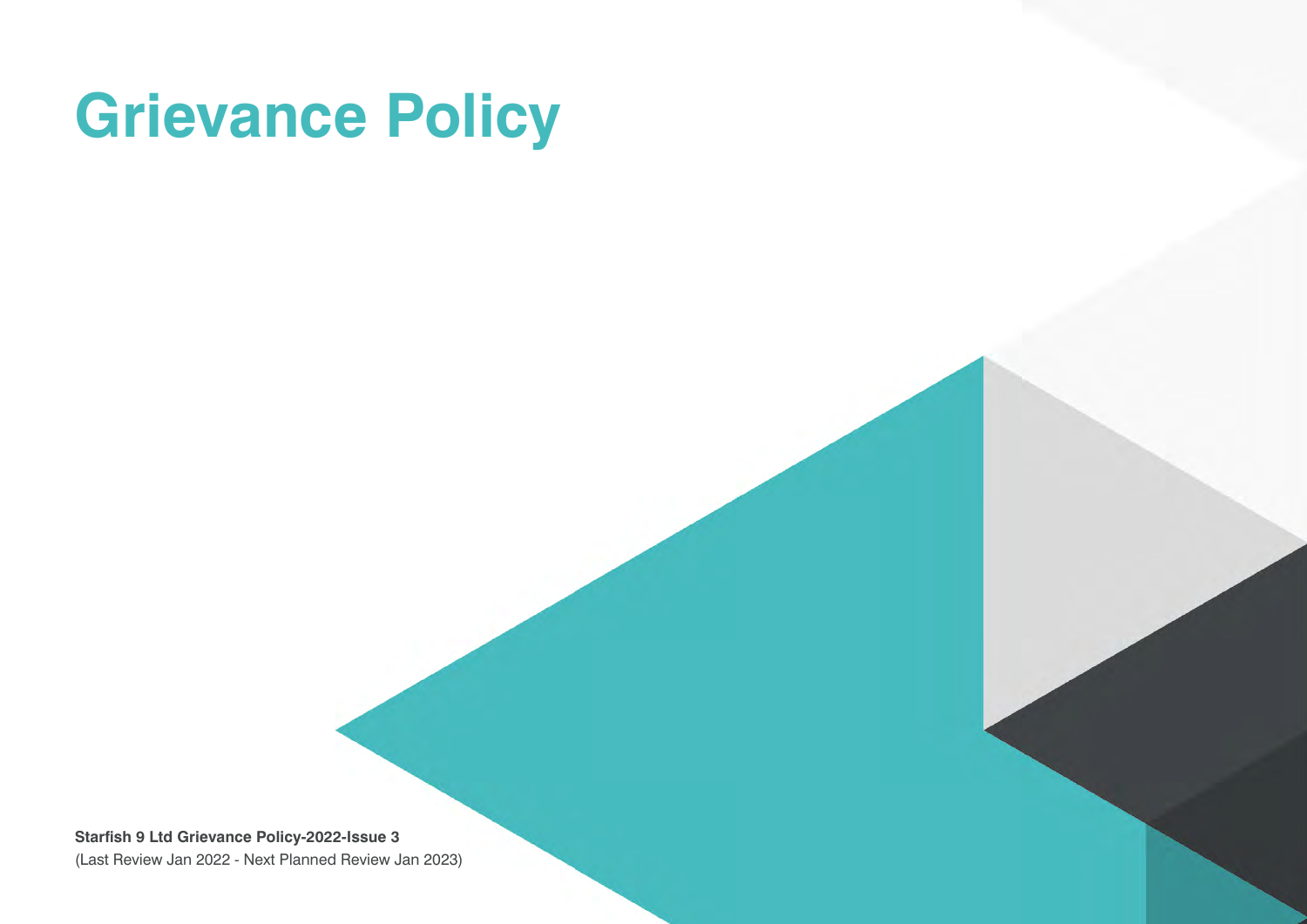## **Grievance**

## **What this policy covers**

This policy applies to employees and workers.

A grievance is any concern, problem or complaint that you have in relation to your employment.

Where possible, you should try to settle any grievance informally with your manager at the earliest opportunity. Where any grievance is unable to be resolved informally, this policy sets out the Company's Grievance Procedure.

### **Your responsibilities**

You have a responsibility to raise any grievances promptly and reasonably, assist the Company, if required, in any investigation of the matters raised in your grievance, follow the grievance procedure and attend all meetings arranged under it.

You may raise grievances either informally or formally. If you raise a grievance informally first, you may still raise the grievance formally subsequently if it is not resolved to your satisfaction.

The Company aims to deal with all grievances promptly and impartially, and to make all reasonable efforts to achieve a satisfactory outcome.

You have the right to appeal against a decision the Company makes in respect of a grievance raised by you. In these cases, the Company will make every effort for the grievance to be dealt with by a different manager to the person who dealt with the grievance initially.

The Company's decision at the appeal stage is final and there is no further right of appeal.

## **Procedure**

#### **Dealing with grievances informally**

If you have any grievance, you should discuss this with your manager in the first instance, who will then attempt to resolve the situation on an informal basis.

If you feel unable to approach your manager directly, you should approach another manager or a more senior member of the Company, who will discuss with you ways of dealing with the matter.

If attempts to resolve the matter informally do not work, it may be appropriate for you to raise a formal grievance under the following formal procedure.

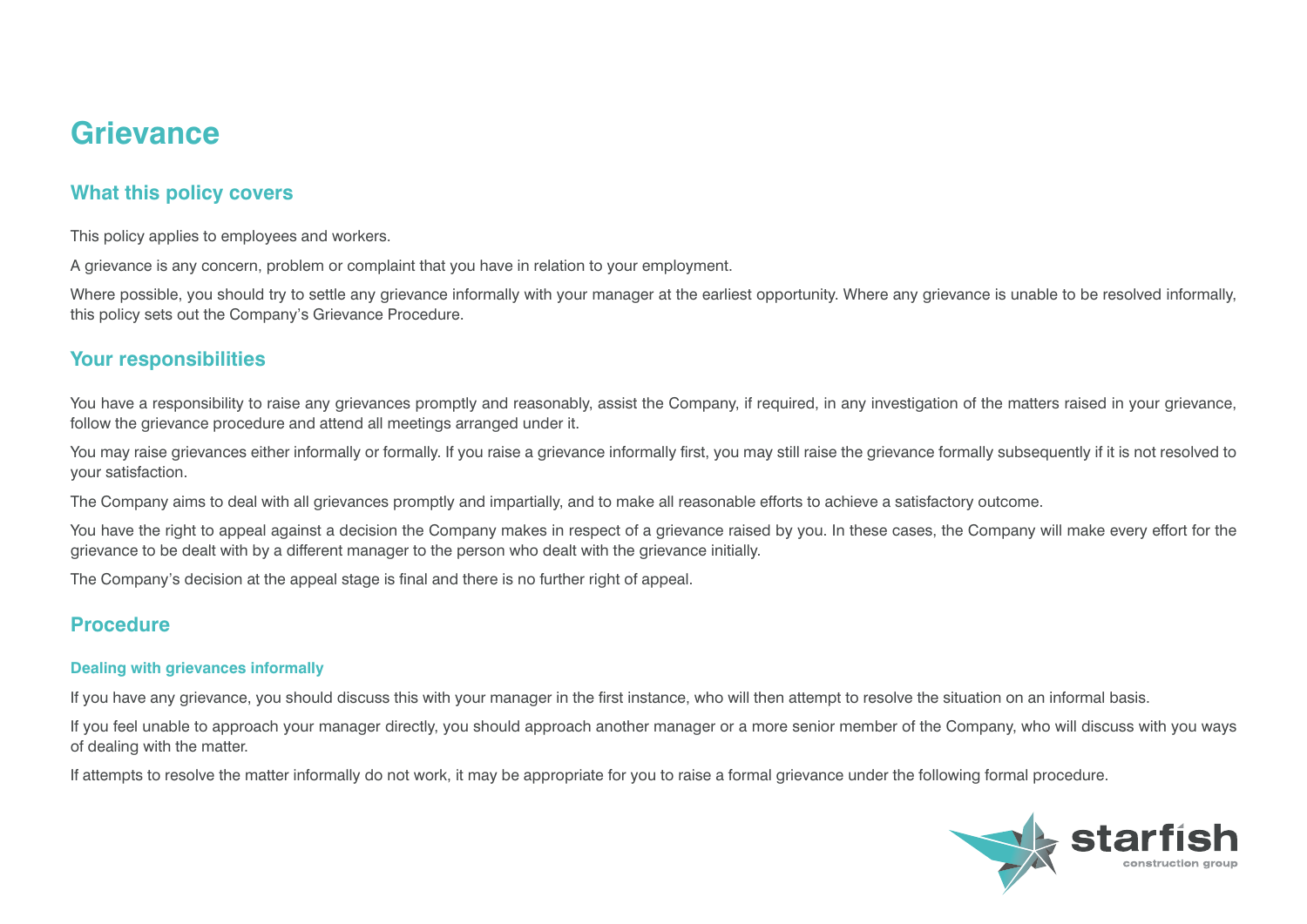#### **Your right to be accompanied at Grievance Meetings**

At all formal stages of this procedure, you are entitled to be accompanied by a fellow worker or by a trade union official. If you are under 18, your parent or guardian will be allowed to accompany you.

Should you wish to be accompanied, you must notify the Company of the name and position of your chosen companion as soon as possible.

#### **Formal procedure**

The Company will make all reasonable efforts to deal with formal grievances in a fair and consistent manner. While the Company will make every effort to settle any grievance within the time limits detailed in this procedure, this may not be possible on some occasions.

You must set out the nature of the grievance, and the full particulars of it, in writing. The written grievance should be submitted to your manager in the first instance, or to the person identified in your contract of employment. If your grievance is against your manager, you should submit it to another manager or a more senior member of the Company.

#### **Attending the Grievance Meeting**

You will be invited to a meeting to discuss the grievance, normally within five working days of the Company receiving your grievance. You must take all reasonable steps to attend this meeting.

Prior to the meeting, you should ensure that you are fully prepared to present your grievance, share any supporting evidence and answer any questions relating to the incident/circumstances in question.

You must notify and obtain the consent of all those present at the meeting if you intend to record it.

#### **Notification of the outcome**

After the Grievance Meeting, an appropriate period of time may be taken to allow for any further investigation and/or the consideration of all the facts before a decision is reached. The Company will then, normally, inform you in writing of its decision regarding the raised grievance without unreasonable delay. The letter will also explain your right to appeal against any decision taken.

#### **Appeals against grievance outcomes**

If you are dissatisfied with a decision made regarding a grievance you have raised, you have the right of appeal. Whenever possible, the appeal will be dealt with by a different manager to the person who dealt with the grievance.

Your appeal must be made in writing, stating the reasons for the appeal, to the individual identified in the decision letter. This should be submitted no later than the end of the fifth working day after you received written notification.